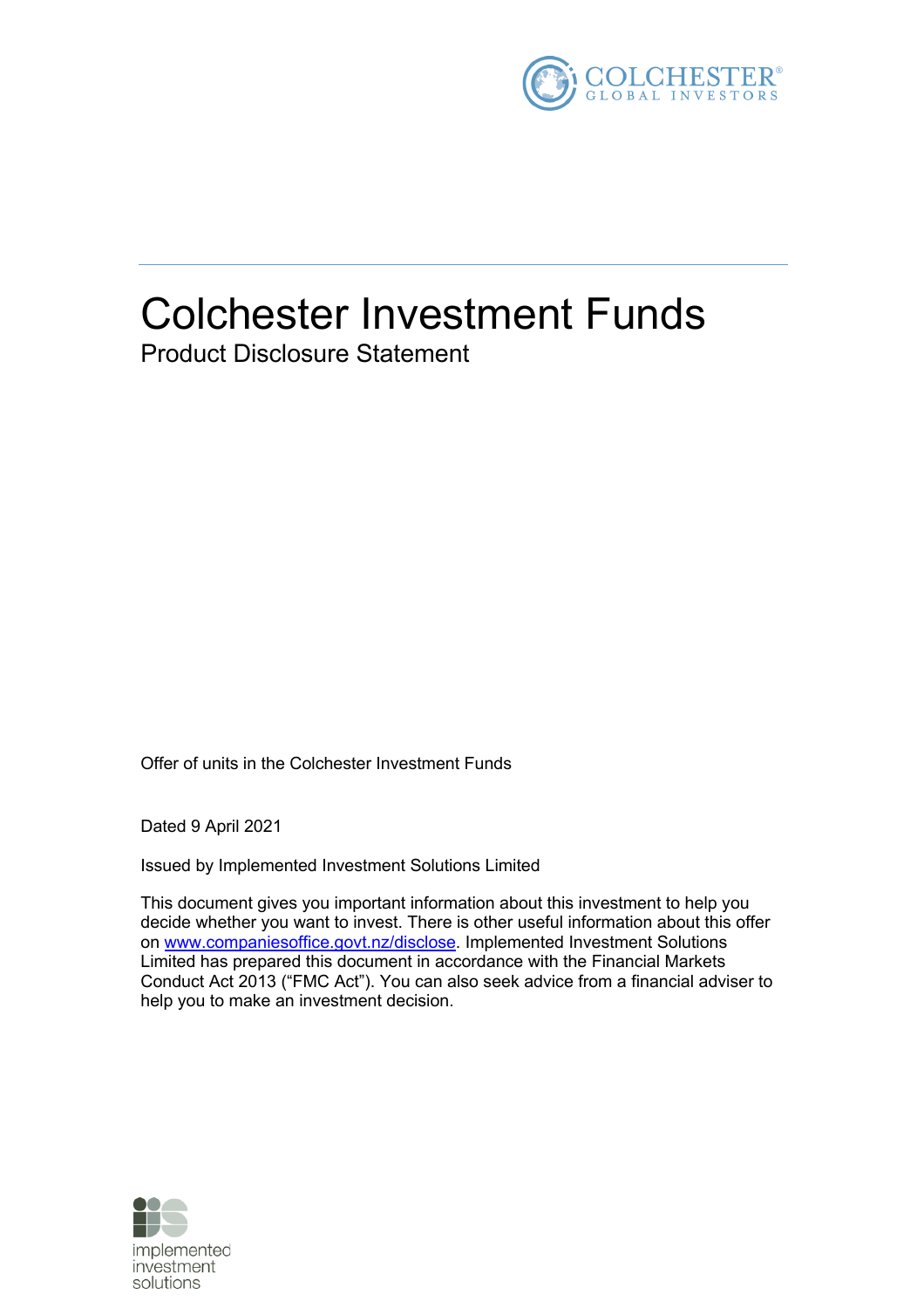

# **1. Key information summary**

### **What is this?**

This is a managed investment scheme. Your money will be pooled with other investors' money and invested in various investments. Implemented Investment Solutions Limited will invest your money and charge you a fee for its services. The returns you receive are dependent on the investment decisions of Implemented Investment Solutions Limited and of its investment manager and the performance of the investments. The value of those investments may go up or down. The types of investments and the fees you will be charged are described in this document.

### **What will your money be invested in?**

There is one investment option offered under this Product Disclosure Statement ("PDS"). This investment option is summarised below. More information about the investment target and strategy of the investment option is provided in section 3 of the PDS, "Description of your investment option" on page 7.

| <b>Description</b>                                                                                                                                                                                       | Risk Indicator*                                                                                                                       | Charges<br>(Estimated, %<br>of the Fund's net<br>asset value) |
|----------------------------------------------------------------------------------------------------------------------------------------------------------------------------------------------------------|---------------------------------------------------------------------------------------------------------------------------------------|---------------------------------------------------------------|
| The Fund aims to achieve<br>favourable income and<br>capital returns from a<br>globally diversified portfolio<br>of primarily sovereign debt<br>or debt-like securities and<br>currencies. An associated | Lower risk/<br>Higher risk/<br>potentially<br>potentially<br>higher<br>lower<br>returns<br>returns<br>7<br>2<br>5<br>3<br>6<br>1<br>4 | 0.77% (incl.                                                  |
| and enhancement of<br>principal.<br>The benchmark of the Fund<br>is the FTSE World<br>Government Bond Index<br>hedged into New Zealand                                                                   |                                                                                                                                       | GST)                                                          |
|                                                                                                                                                                                                          | objective is the preservation<br>dollars.                                                                                             |                                                               |

\*Note: The Fund has been in existence for less than 5 years. Market index returns (rather than the Fund's actual returns) have been used to calculate the risk indicator for the period 31 March 2016 to 31 March 2021. The risk indicator may therefore provide a less reliable indicator of the Fund's future volatility.

See section 4 of the PDS, "What are the risks of investing?" on page 7 for an explanation of the risk indicator and for information about other risks that are not included in the risk indicator. To help you clarify your own attitude to risk, you can seek financial advice or work out your risk profile at www.sorted.org.nz/tools/investor-kickstarter.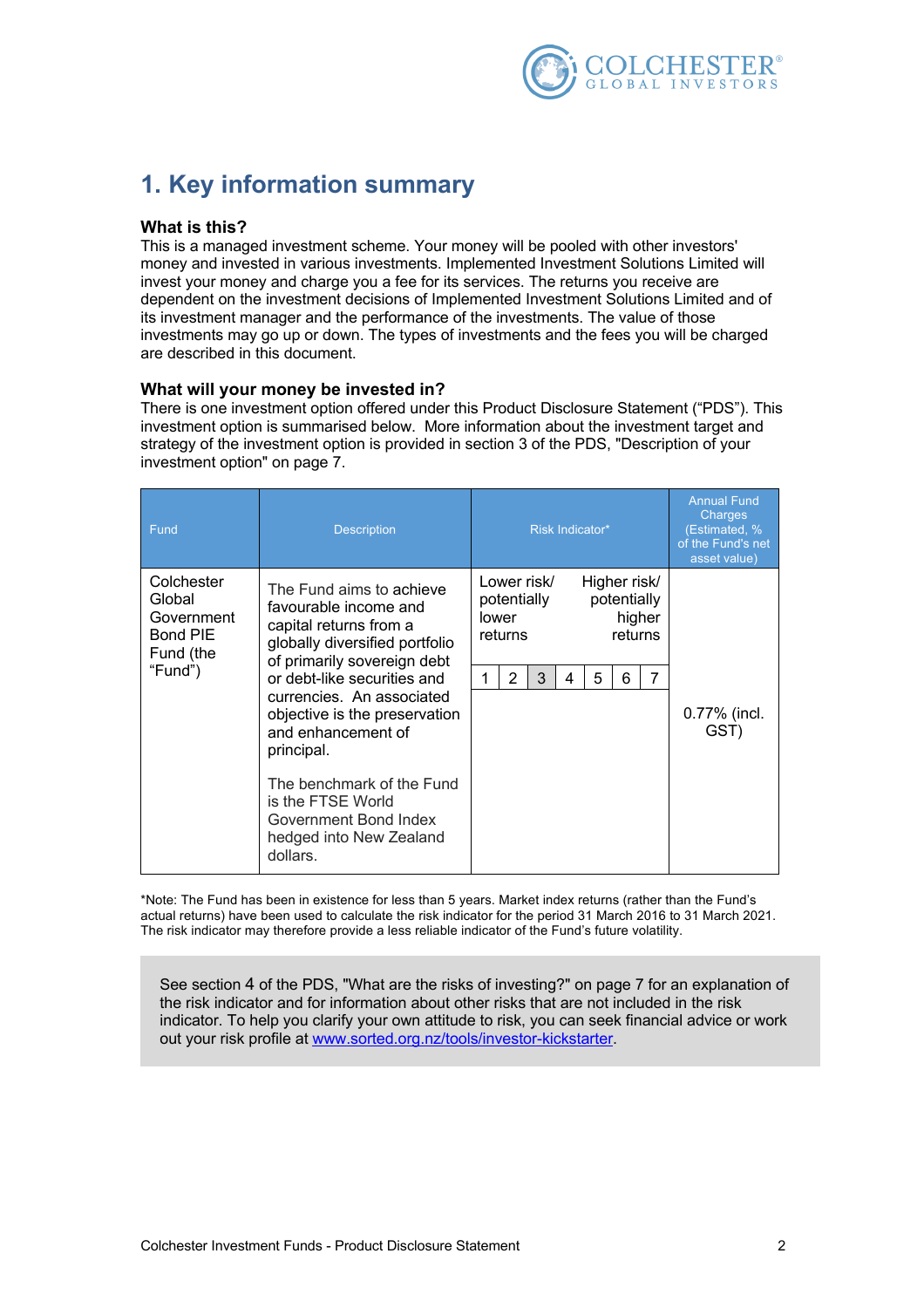

### **Who manages the Colchester Investment Funds?**

The manager of the Colchester Investment Funds is Implemented Investment Solutions Limited ("we", "us", "our", the "Manager").

See section 7 of the PDS, "Who is involved?" on page 10 for more information.

### **What are the returns?**

The return on your investment comes from:

- Any increase or decrease in the Unit price of the Fund, and
- Any income distributions made from the Fund.

We expect to make quarterly distributions in respect of the periods ending on the last business day in March, June, September and December. You can elect for your distributions from the Fund to be reinvested in the Fund. If you do not make a distribution election the default option is reinvestment.

See section 2 of the PDS, "How does this investment work?" on page 5 for more information.

### **How can you get your money out?**

Investments in the Fund are redeemable on request. We may suspend or defer redemptions if we determine this is in the best interests of investors generally. We may also suspend redemptions in certain circumstances set out in the Trust Deed including if we, in good faith, form the opinion that it is not practicable or would be materially prejudicial to the interests of the Fund's investors to realise assets or borrow to permit Unit redemptions.

See section 2 of the PDS, "How does this investment work?" on page 5 for more information.

Your investment in the Fund can be sold but there is no established market for trading this financial product. This means that you may not be able to find a buyer for your investment.

### **How will your investment be taxed?**

The Fund offered under this PDS is a portfolio investment entity ("PIE").

The amount of tax you pay in respect of a PIE is based on your prescribed investor rate ("PIR"). To determine your PIR, go to www.ird.govt.nz/roles/portfolio-investment-entities/findmy-prescribed-investor-rate.

See section 6 of the PDS, "What taxes will you pay?" on page 10 for more information.

### **Where can you find more key information?**

We are required to publish quarterly updates for the Fund. The updates show the returns, and the total fees actually charged to investors, during the previous year. The latest fund updates are available at www.iisolutions.co.nz/fund-updates/. We will also give you copies of those documents on request.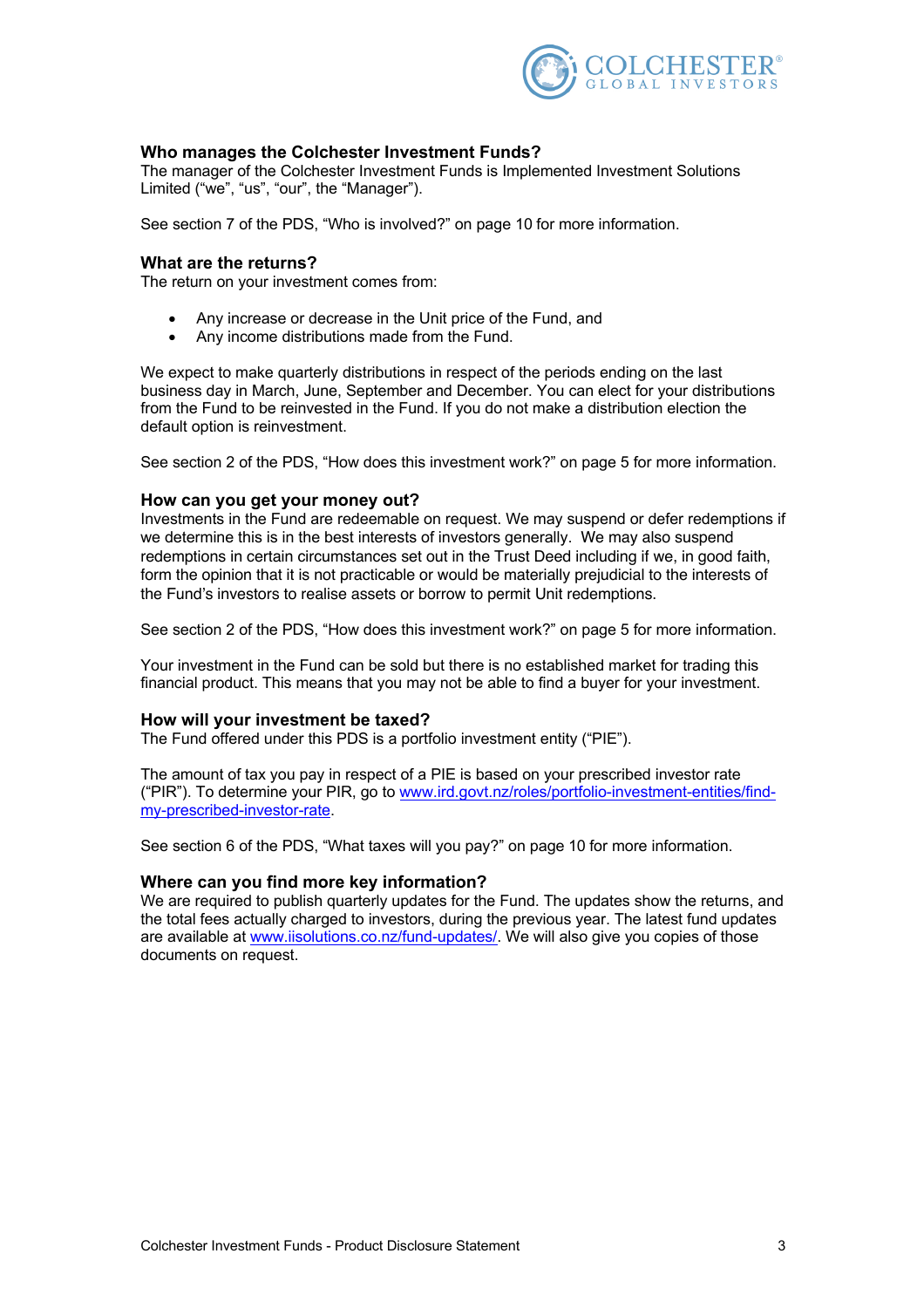

# **Contents**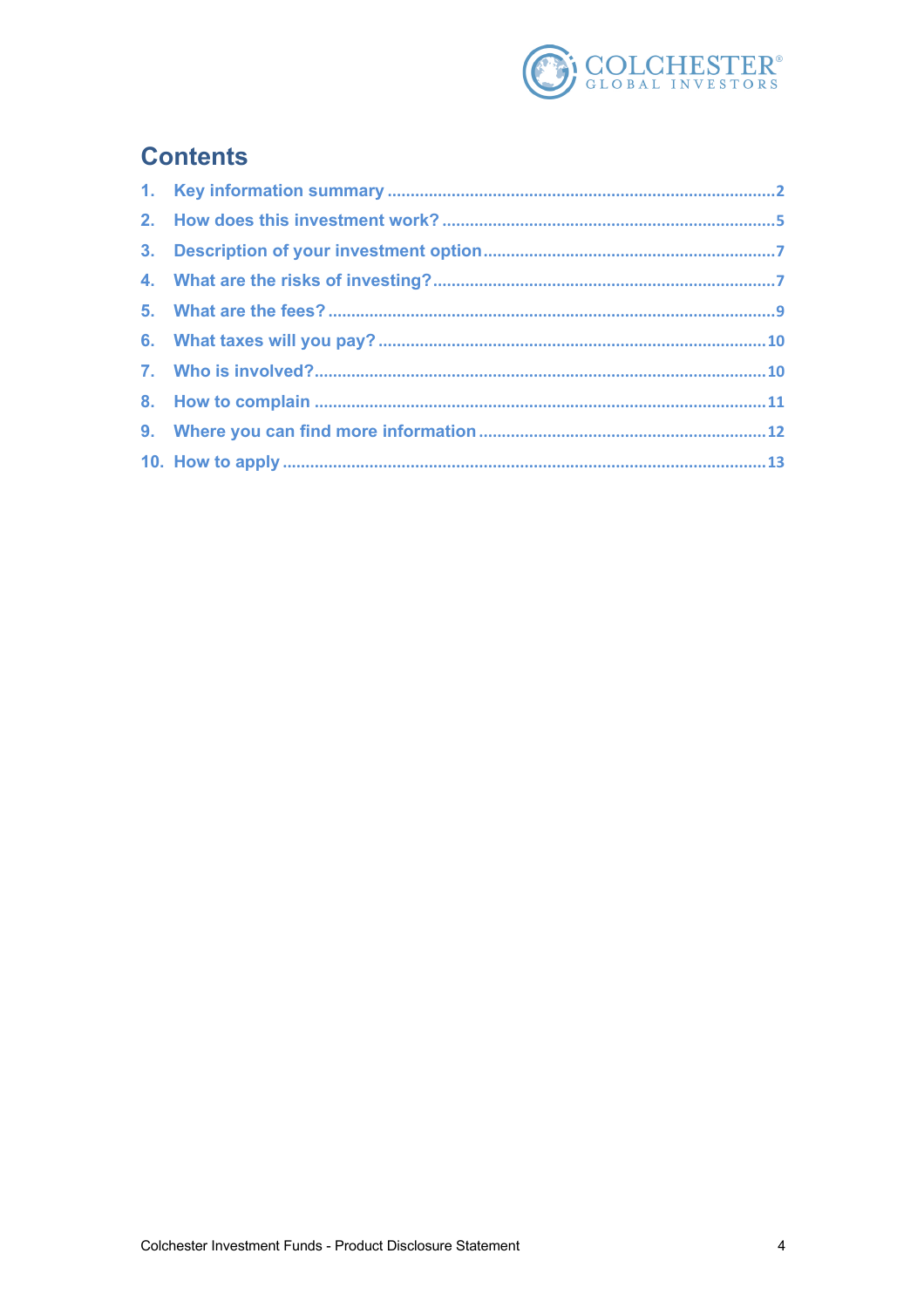

# **2. How does this investment work?**

This document is an offer to purchase units ("Units") in the Fund. The Fund is part of the Colchester Investment Funds managed investment scheme ("Scheme"), established under a trust deed ("Trust Deed").

The money you invest buys Units. Units do not constitute legal ownership of the Fund's assets but give you rights to the returns of the assets.

Colchester Global Investors (Singapore) Pte. Ltd is the Investment Manager ("Investment Manager" of the Fund. The Fund invests in a New Zealand dollar hedged share class of an underlying offshore fund called the Colchester Global Bond Enhanced Currency Fund, a subfund of The Colchester Multi-Strategy Global Bond Fund plc (an Irish registered UCITS fund) ("Underlying Fund") which is also managed by Colchester.

In 2012, the Investment Manager was established in Singapore as a wholly-owned subsidiary of Colchester Global Investors Limited. Colchester Global Investors Limited, the parent company of the Investment Manager, was established in London in 1999 as a specialist global sovereign fixed income manager. It is an independently owned, established market participant with experienced fund management professionals who have enjoyed long and successful careers managing global bonds with reputable institutions. Each entity or both together shall be referred to as "Colchester" as the context requires.

At the heart of Colchester's philosophy is the belief that investments should be valued in terms of the income they will generate in real terms. Colchester generally seeks to invest primarily in sovereign debt securities that possess fundamental value. Colchester believes securities that (i) possess high yields after allowing for the impact of estimated future inflation and (ii) are denominated in currencies that are either undervalued, or of a reasonable value according to purchasing power parity analysis, typically possess fundamental investment value. Colchester carries out financial analysis on countries and individual issues in order to assess the issuer's respective financial strengths and vulnerabilities. Having made a fundamental real assessment of the value of all country bond markets and currencies in the global opportunity set, Colchester then builds optimal portfolios seeking to maximise returns.

The price of each Unit you receive depends on the value of the Fund at the time you invest and any buy spread that applies. We calculate the Unit price for the Fund by subtracting the total value of the Fund's liabilities from the market value of its assets and dividing that number by the number of Units the Fund has issued. The Unit price is calculated daily.

A change in the value of the Fund's assets affects the price of your Units. The Unit price for the Fund will change as the market value of the Fund's assets changes.

No assets of the Fund will be available to be applied to meet the liabilities of any other Fund in this Scheme.

Public Trust is the supervisor ("Supervisor") of the Fund and, in that role, monitors and supervises our management of the Fund. The assets of the Fund are held in independent custody by BNP Paribas Fund Services Australasia Pty Limited.

The significant benefits of investing in the Fund are:

- Access to Colchester's investment management expertise in relation to sovereign bonds;
- Access to investment opportunities in offshore markets that Colchester considers attractive;
- Prudent risk management;
- Access to investment opportunities and diversification through pooling of assets that may not be available to individual investors. This increased diversification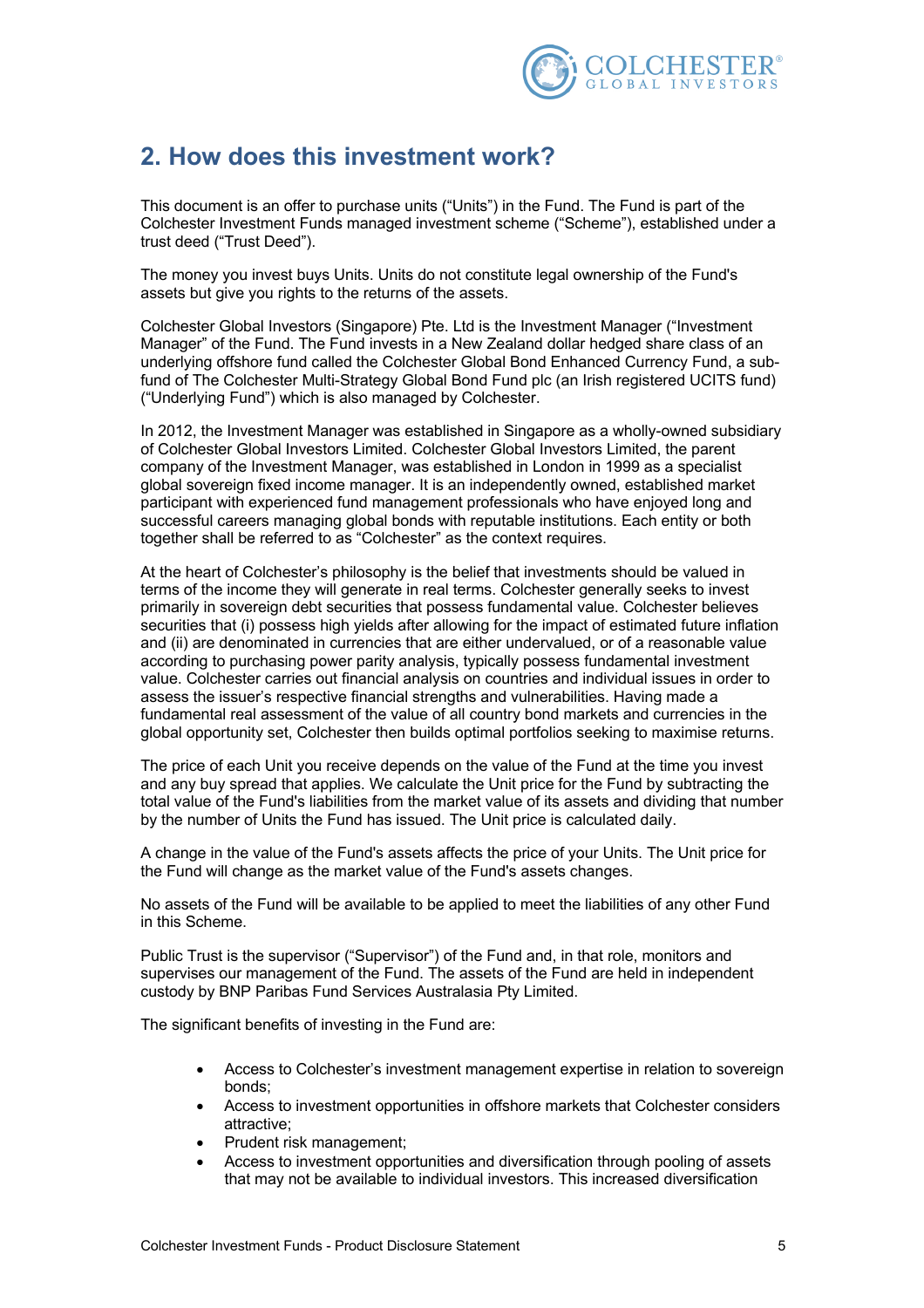

can reduce risk and allows us to lower costs by negotiating better prices with service providers; and

• Potential for diversification when employed in conjunction with other asset classes and investment styles.

The return on your investment comes from:

- Any increase or decrease in the Unit price of the Fund, and
- Any income distributions made from the Fund.

We expect to make quarterly distributions for the Fund in respect of the periods ending on the last business day in March, June, September and December. We expect to pay distributions within 30 days of the period end. You can elect for your distributions to be paid to your nominated bank account, or reinvested in the Fund. If you do not make a distribution election the default option is reinvestment. We can vary the method of calculation of distributions and the period between distributions (including suspending distributions) by providing three months' notice to you.

#### **Making investments**

You can make lump sum or regular investments into the Fund. The application process is described in section 10 of the PDS, "How to apply" on page 13.

The minimum initial investment for the Fund is \$50,000. Thereafter, the minimum additional investment is \$5,000. These minimum amounts may be varied or waived at our discretion.

We may, in our absolute discretion, refuse any application without giving any reason. If we refuse your application, your application payment will be returned to you in full, without interest.

#### **Withdrawing your investments**

You may request redemption of some or all of your investment at any time. Payment will normally be made within 15 business days of our receiving a redemption request from you. However, we may suspend withdrawals from the Fund if we decide to close the Fund, or in other circumstances where we believe that allowing investors to take their money out would not be workable, or would prejudice investors generally. A suspension can last up to six months. If withdrawals are suspended and you submit a withdrawal request, we will not process it until the suspension is lifted.

When you redeem all or part of your investment from the Fund, we will redeem your investment at the Unit price for the Fund, adjusted for any applicable sell spread for the Fund.

We reserve the right to refuse a redemption request for less than 500 Units or a redemption request that would result in you holding less than 50,000 Units (except where all of your Units are to be redeemed).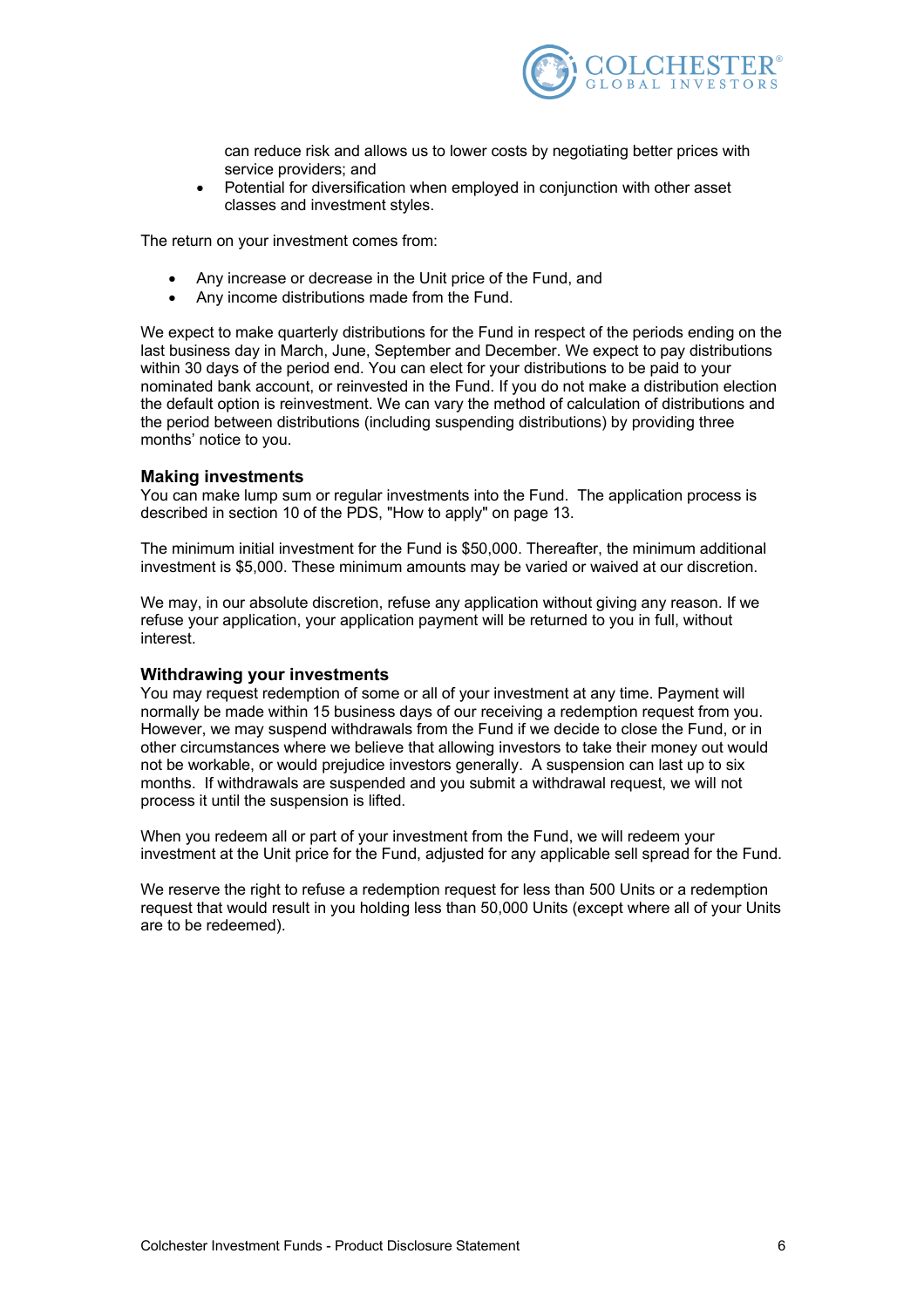

| Fund                                                          | Summary of investment objectives<br>and strategy                                                                                                                                                                                                                        | <b>Target</b><br>investment mix                               | <b>Risk</b><br>category | <b>Minimum</b><br>suggested<br>investment<br>timeframe |
|---------------------------------------------------------------|-------------------------------------------------------------------------------------------------------------------------------------------------------------------------------------------------------------------------------------------------------------------------|---------------------------------------------------------------|-------------------------|--------------------------------------------------------|
| Colchester<br>Global<br>Government<br><b>Bond PIE</b><br>Fund | Objective: To achieve<br>favourable income and capital<br>returns from a globally<br>diversified portfolio of primarily<br>sovereign debt or debt-like<br>securities and currencies. An<br>associated objective is the<br>preservation and enhancement<br>of principal. | International<br>fixed interest<br>(hedged to<br>NZD)<br>100% | 3                       | 5 years                                                |

# **3. Description of your investment option**

We can make changes to the Statement of Investment Policy and Objectives ("SIPO") of the Fund in accordance with the Trust Deed and the FMC Act. Before making changes to the SIPO, we will consider if the changes are in your best interests and consult with the Supervisor. We will give notice of changes to investors of the Fund prior to effecting any material change and any material changes to the SIPO will be advised in the Fund's annual report. The most current SIPO for the Fund can be found on the scheme register at www.disclose-register.companiesoffice.govt.nz.

Further information about the assets in the Fund can be found in the fund updates at www.iisolutions.co.nz/fund-updates/.

### **4. What are the risks of investing?**

### **Understanding the risk indicator**

Managed funds in New Zealand must have a standard risk indicator. The risk indicator is designed to help investors understand the uncertainties both for loss and growth that may affect their investment. You can compare funds using the risk indicator.

| Lower risk/<br>potentially lower<br>returns |  |  |   | Higher risk/<br>potentially higher | returns |
|---------------------------------------------|--|--|---|------------------------------------|---------|
|                                             |  |  | h | հ                                  |         |

See page 2 for the risk indicator for the Fund offered under this PDS.

The risk indicator is rated from 1 (low) to 7 (high). The rating reflects how much the value of the Fund's assets goes up and down (volatility). A higher risk generally means higher potential returns over time, but more ups and downs along the way.

To help you clarify your own attitude to risk, you can seek financial advice or work out your risk profile at www.sorted.org.nz/tools/investor-kickstarter.

Note that even the lowest category does not mean a risk-free investment, and there may be other risks (described under the heading "Other specific risks") that are not captured by this rating.

This risk indicator is not a guarantee of a fund's future performance. The risk indicator is based on the returns data for the five years to 31 March 2021. While risk indicators are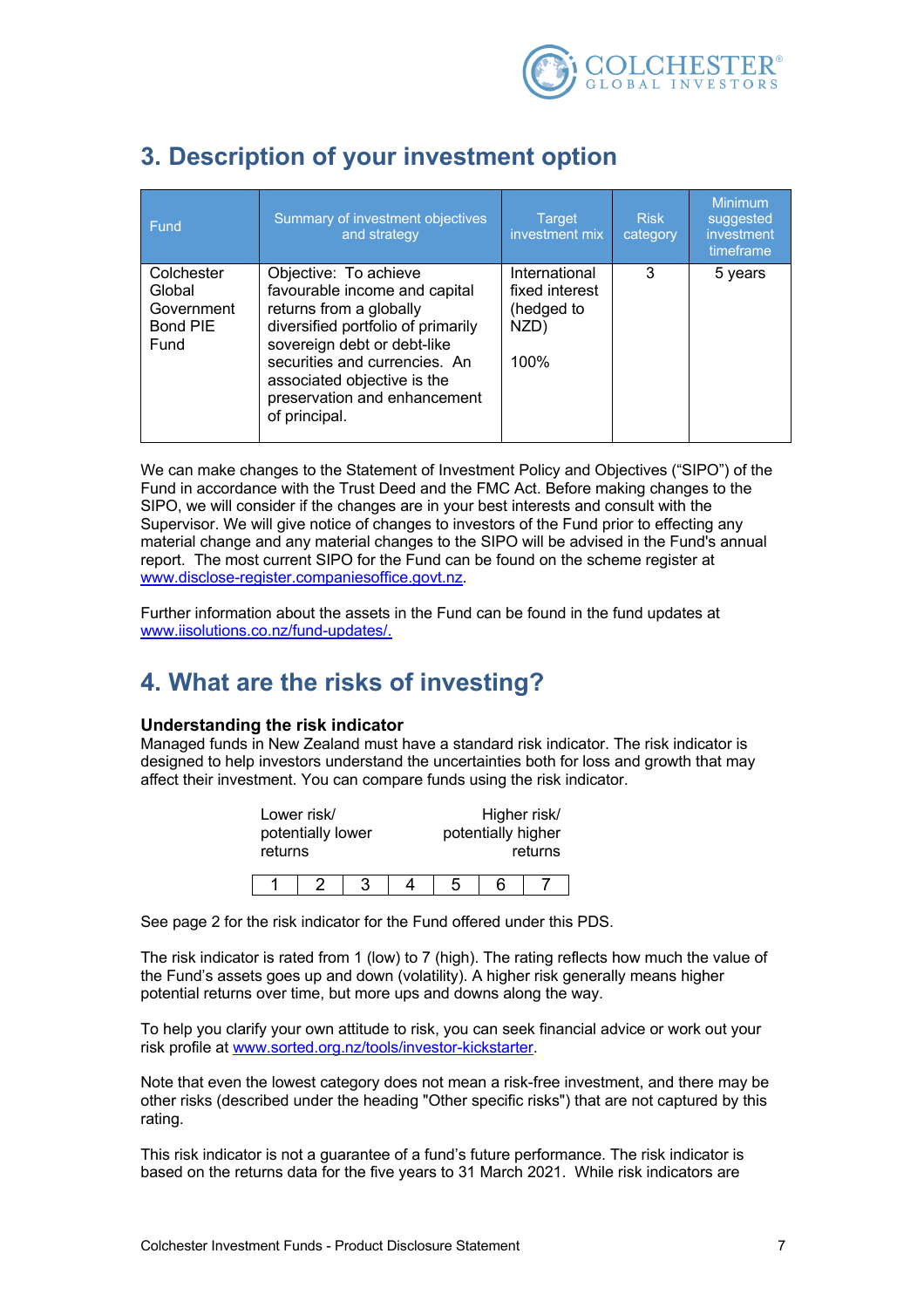

usually relatively stable, they do shift from time to time. You can see the most recent risk indicator in the latest fund update for this Fund.

#### **General investment risks**

Some of the things that may cause the Fund's value to move up and down, which affect the risk indicator, are:

**Interest rate and credit risk**: The Fund invests in fixed interest securities and so is exposed to interest rate risk and credit risk.

Interest rate risk is the risk that the value of an investment changes due to movements in interest rates. If interest rates rise, the value of fixed interest securities falls. If interest rates fall, their value rises. Interest rates move for a range of factors including (but not limited to) the supply and demand for money, future inflation expectations, monetary policy, or market sentiment.

Credit risk is the risk an issuer is unable to pay principal and interest when due. The ability of the issuer to meet its obligations depends on the financial position and financial prospects of the issuer. This also can include the risk that a counterparty to a transaction that the Underlying Fund enters into either cannot or will not meet its obligations.

**Country and Currency risk**: The Fund will be exposed to offshore investments and hence is exposed to country and currency risk. Country risk relates to the relative performance of different markets and economies. Currency risk stems from the value of foreign currencies moving differently to the New Zealand dollar. For example, a fall in an investor's local currency can result in an increase in the value of their international investments. Conversely, a rise in that currency can decrease the value of an investor's international investments.

The Fund largely mitigates currency risk by aiming to be fully hedged to the New Zealand dollar. However, the Fund can be exposed to currency risk due to either not being fully hedged or as a result of currency positions adopted by the Investment Manager.

**Emerging market risk**: The Fund may have exposure to emerging markets securities. Investing in emerging markets include risks additional to those normally associated with an investment in securities in more developed markets. These risks may include restrictions on investment and repatriation of investment capital, the ability to exchange currencies for New Zealand dollars, currency and security price volatility, and markets that may be less liquid and less regulated. Political and social unrest together with government involvement in the economy can also increase risk.

**Manager risks:** The Fund is subject to manager risks, including human error, system failures, poor procedures, lack of management controls, termination of the Fund, changes in fees, replacement of the Manager and replacement of the Investment Manager.

**Liquidity risk**: The Fund is exposed to liquidity risk.

Low liquidity is a risk, as it can reflect the lack of demand for an investment, and make that investment harder to sell in a timely manner. This may affect returns if there is insufficient time to wait for demand to increase and a sale is required to be made at a lower price.

**Investment Risks:** Investment risks, including benchmark performance that is below Unit holder expectations and/or the Fund not meeting its investment objective.

**Derivative Risk**: Risk that arises from the use of derivatives where the value is derived from the performance of another asset, an index (such as a market index), an interest rate or an exchange rate. For example, investment losses could be caused by the other party to the derivatives contract failing to meet its contractual obligations. The use of derivatives may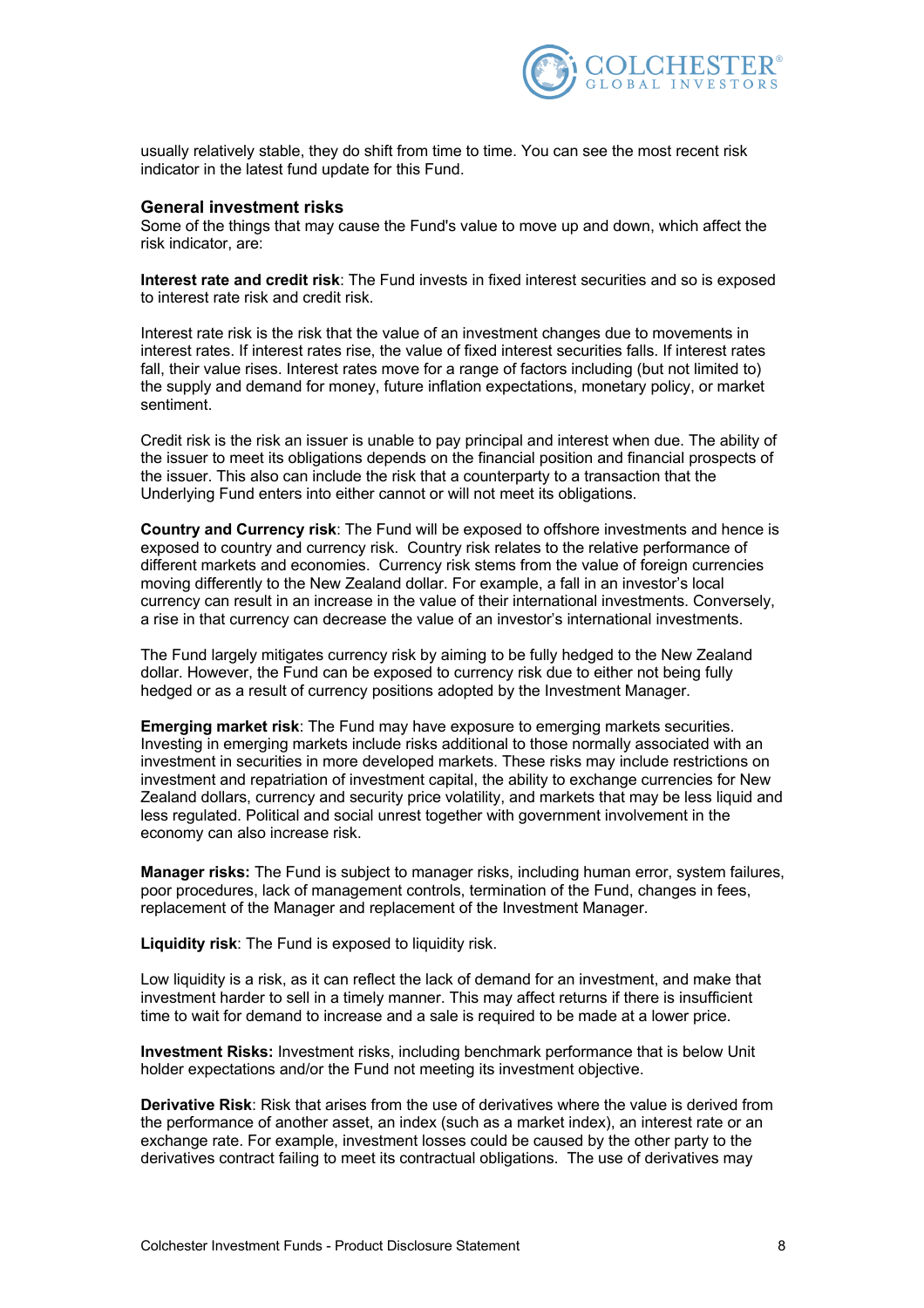

result in the Fund being leveraged, for example if this was not backed by cash, cash equivalents, or securities.

### **Other specific risks**

We are not aware of any other specific risks.

Further general information on risks (such as fund risk, key person risk and regulatory risk) is contained in the document "Other Material information" which can be found on the offer register at www.disclose-register.companiesoffice.govt.nz.

# **5. What are the fees?**

You will be charged fees for investing in the Fund. Fees are deducted from your investment and will reduce your returns. If we invest in other funds, those funds may also charge fees. The fees you pay will be charged in two ways:

- regular charges for example, annual fund charges. Small differences in these fees can have a big impact on your investment over the long term.
- one-off fees (currently none).

### **Annual Fund Charges (% of net asset value)**

| <b>Fund</b>                                                    | <b>Annual Fund Charges</b><br>(Excluding GST)<br>(Estimated) | <b>GST</b><br>(Estimated) | <b>Total Annual Fund</b><br><b>Charges</b><br>(Including GST)<br>(Estimated, %<br>of the Fund's net asset<br>value) |
|----------------------------------------------------------------|--------------------------------------------------------------|---------------------------|---------------------------------------------------------------------------------------------------------------------|
| <b>Colchester Global</b><br><b>Government Bond</b><br>PIE Fund | 0.75%                                                        | 0.02%                     | 0.77%                                                                                                               |

The charges outlined above include all normal day-to-day fund costs and expenses including the following:

### **Annual fund charges:**

- the management fee paid to us and the investment management fee paid to the Investment Manager;
- fees and expenses charged within the Underlying Fund;
- the Supervisor's fee;
- costs incurred by us, the Supervisor and the Investment Manager in carrying out each of our respective duties (including the fees charged by auditors, solicitors, valuers and other advisers);
- bank account charges applicable to the Fund;
- costs for administration services, including Unit registry, asset registry, Unit pricing and investment accounting costs and costs associated with the provision of financial information related to the Fund; and
- custody costs.

The Total Annual Fund Charges do not include any extraordinary expenses such as costs of any litigation or Unitholder meetings.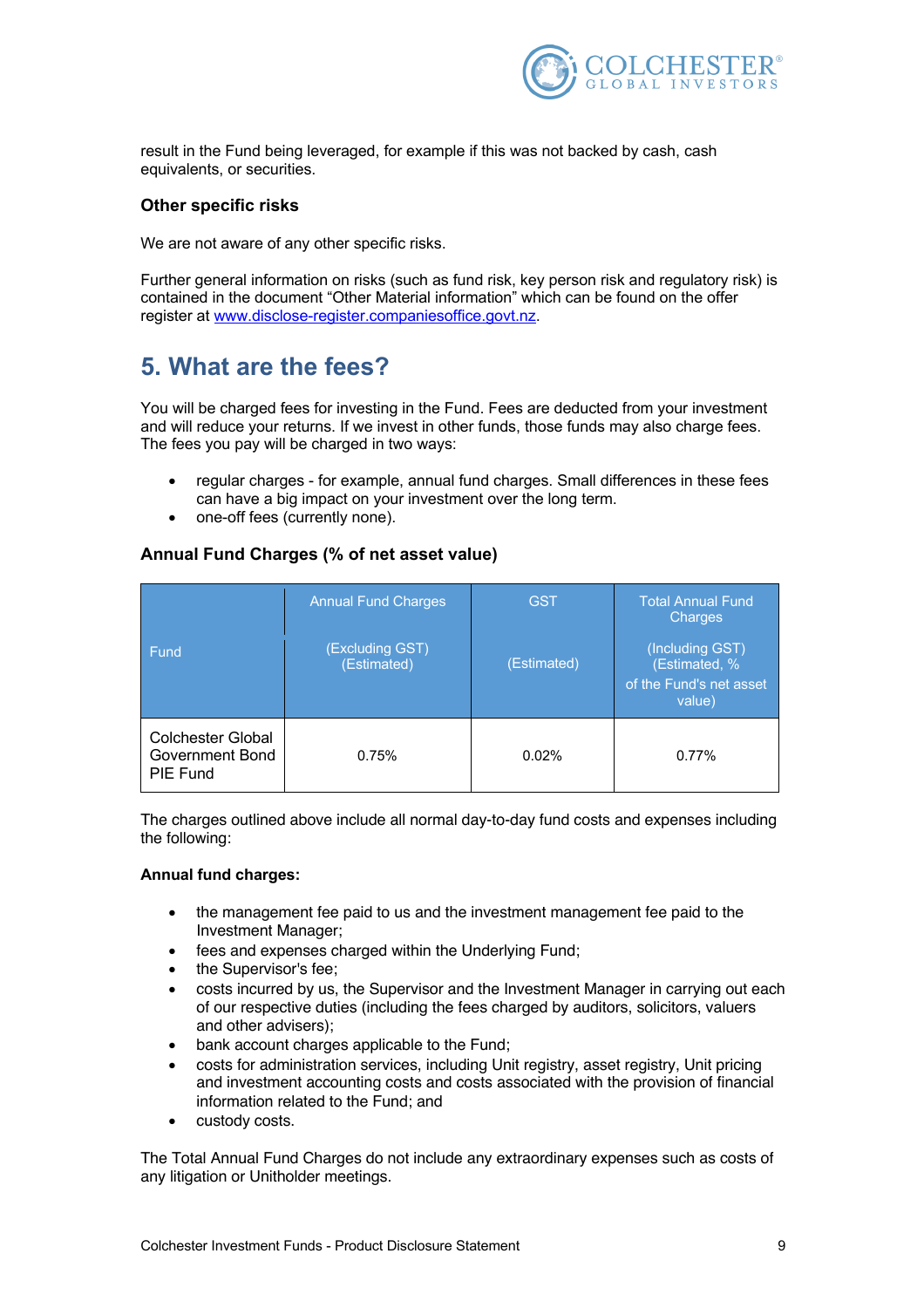

#### **GST**

The GST treatment of each of these components varies. For example, GST is currently charged at 15% on the audit fee, while custody fees are an exempt supply for the purposes of GST. These percentages vary, and may change in the future, which is why GST has been estimated.

### **Example of how fees apply to an investor**

Anthony invests \$100,000 in the Fund. He is charged management and administration fees, which work out to about \$770 (0.77% of \$100,000). These fees might be more or less if his account balance has increased or decreased over the year.

### **Estimated total fees for the first year**

Fund charges:  $$770.00$ 

See the latest fund update for an example of the actual returns and fees investors were charged over the past year.

#### **The fees can be changed**

We can change fees from time to time. We can also add new fees. We may waive or decrease a management fee without notice. We may increase the management fee, or start charging additional fees, by giving you at least three months' notice. The rules about fee changes are in the Trust Deed, which can be found on the scheme register at www.discloseregister.companiesoffice.govt.nz.

We must publish a fund update for the Fund showing the fees actually charged during the most recent year. Fund updates, including past updates, are available on the offer register at www.disclose-register.companiesoffice.govt.nz.

### **6. What taxes will you pay?**

The Fund is a portfolio investment entity. The amount of tax you pay is based on your prescribed investor rate ("PIR"). To determine your PIR, go to www.ird.govt.nz/roles/portfolioinvestment-entities/find-my-prescribed-investor-rate. If you are unsure of your PIR, we recommend you seek professional advice or contact the Inland Revenue Department. It is your responsibility to tell us your PIR when you invest or if your PIR changes. If you do not tell us, a default rate may be applied. If the rate applied to your PIE income is lower than your correct PIR, you will be required to pay any tax shortfall as part of the income tax year-end process. If the rate applied to your PIE income is higher than your PIR, any tax over-withheld will be used to reduce any income tax liability you may have for the tax year and any remaining amount will be refunded to you.

### **7. Who is involved?**

### **About Implemented Investment Solutions Limited**

Implemented Investment Solutions Limited is the Manager of the Fund. Our contact details are below.

> Level 2, Woodward House 1 Woodward Street PO Box 25003 WELLINGTON 6140

Telephone: (04) 499 9654 Email: contact@iisolutions.co.nz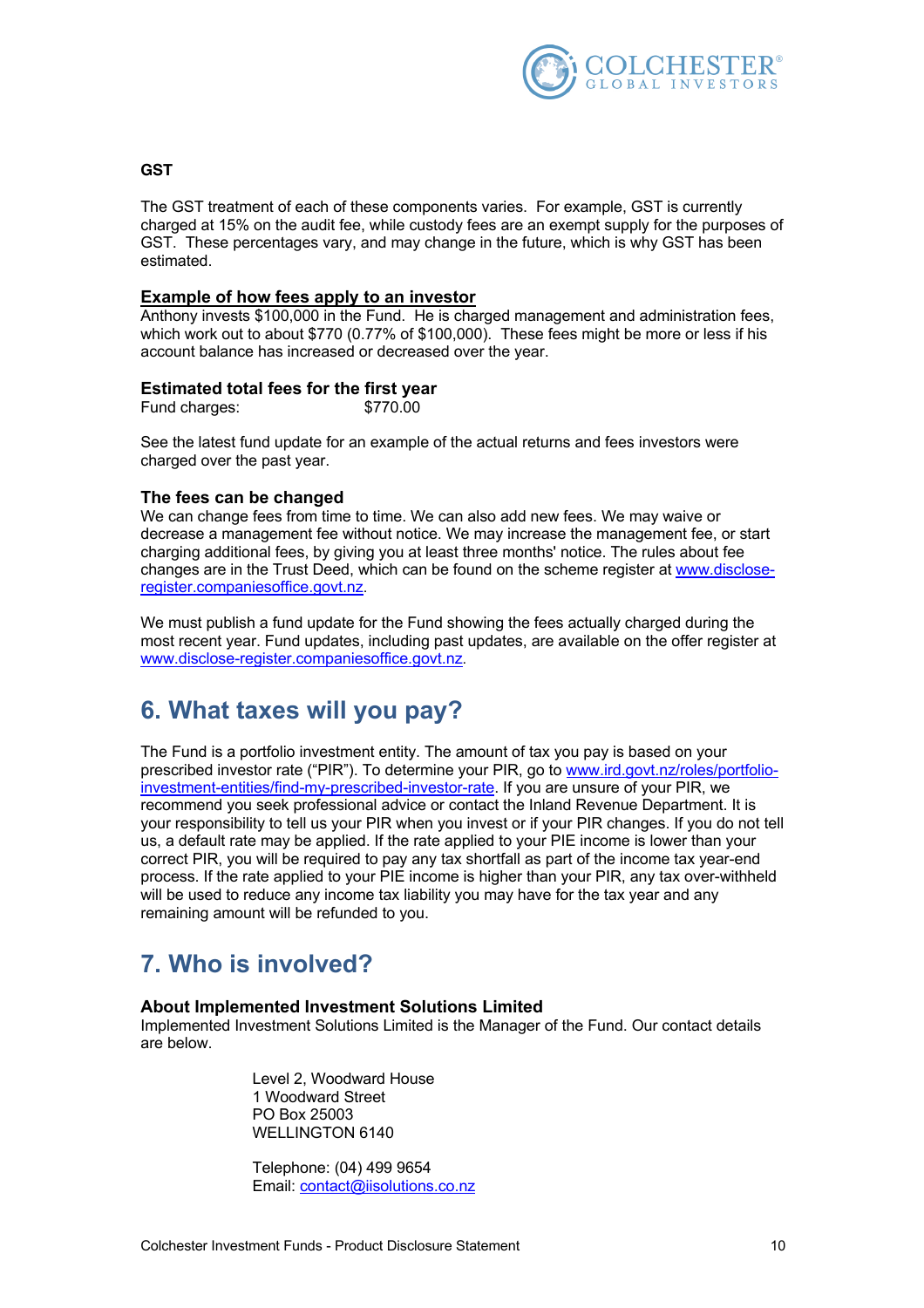

### **Who else is involved?**

| <b>Title</b>              | <b>Name</b>                                                          | Role                                                                                                                                                                                                                                                                                                                                                                                                                                          |
|---------------------------|----------------------------------------------------------------------|-----------------------------------------------------------------------------------------------------------------------------------------------------------------------------------------------------------------------------------------------------------------------------------------------------------------------------------------------------------------------------------------------------------------------------------------------|
| Supervisor                | <b>Public Trust</b>                                                  | Supervisor of the Fund under the FMC Act.<br>Responsible for supervising Implemented<br>Investment Solutions Limited as the Manager of<br>the Fund.                                                                                                                                                                                                                                                                                           |
| Custodian                 | <b>BNP Paribas</b><br><b>Fund Services</b><br>Australasia Pty<br>Ltd | Appointed by Public Trust, as Supervisor, to hold<br>the assets of the Fund on behalf of investors.                                                                                                                                                                                                                                                                                                                                           |
| <b>Investment Manager</b> | Colchester Global<br>Investors<br>(Singapore) Pte.<br>Ltd.           | Defines the Fund's investment mandate and<br>reviews the mandate and is responsible for<br>selecting and monitoring the Underlying Fund.<br>The Investment Manager is responsible for<br>sales, marketing and client relationship<br>management to support the Fund.<br>Colchester Global Investors Limited is the<br>investment manager for the Underlying Fund.<br>Colchester makes decisions about what the<br>Underlying Fund invests in. |
| Administrator             | <b>BNP Paribas</b><br><b>Fund Services</b><br>Australasia Pty<br>Ltd | Appointed by the Manager to manage core<br>administration functions including: unit pricing<br>and fund accounting.                                                                                                                                                                                                                                                                                                                           |
| Registry Manager          | <b>MMC Limited</b>                                                   | Appointed by the Manager to manage the fund<br>registry functions.                                                                                                                                                                                                                                                                                                                                                                            |

### **8. How to complain**

Any complaints or problems with the investment should be directed to us for resolution through our internal dispute resolution process:

> Implemented Investment Solutions Limited Level 2, Woodward House 1 Woodward Street PO Box 25003 WELLINGTON 6140

Telephone: (04) 499 9654 Email: contact@iisolutions.co.nz

If you are not satisfied with the outcome of your complaint to us, you may refer the matter to the Supervisor for resolution through its internal dispute resolution process:

> Public Trust Private Bag 5902 WELLINGTON 6140

Telephone: 0800 371 471 Email: cts.enquiry@trustee.co.nz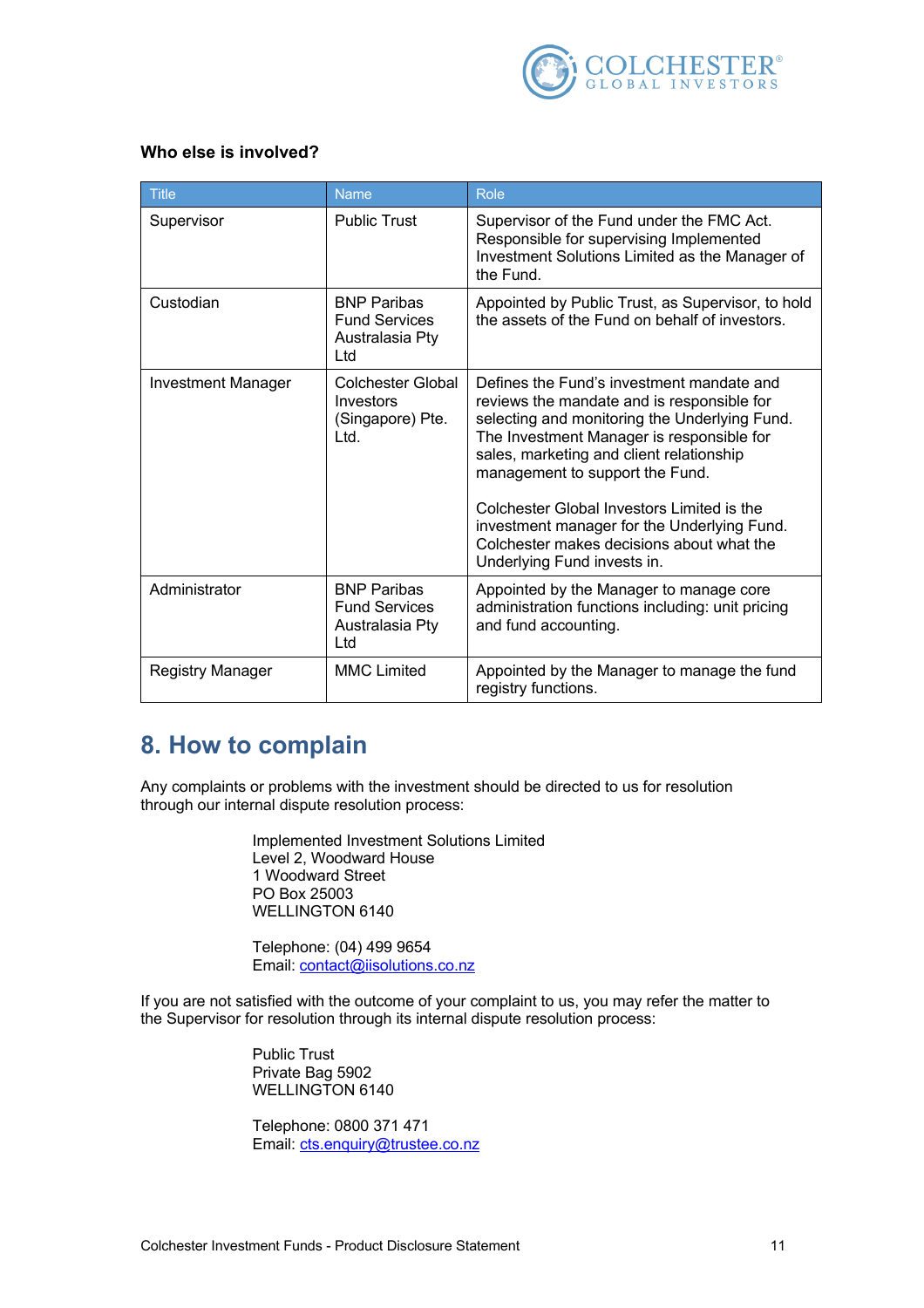

If your complaint is not able to be resolved through our internal dispute resolution process or that of the Supervisor, you may refer your complaint to the dispute resolution scheme operated by the Insurance and Financial Services Ombudsman, an approved dispute resolution scheme under the Financial Service Providers (Registration and Dispute Resolution) Act 2008. We are a registered financial service provider and member of this scheme. The Insurance and Financial Services Ombudsman's service is provided at no cost to you. The contact details for the scheme are:

> Insurance and Financial Services Ombudsman Level 8, Shamrock House 79-81 Molesworth Street PO Box 10-845 WELLINGTON 6143

Telephone: 0800 888 202 Email: info@ifso.nz

The Supervisor is a member of an approved dispute resolution scheme operated by Financial Services Complaints Limited ("FSCL"). If your complaint to the Supervisor has not been resolved, you can refer it to FSCL by phoning 0800 347 257 or writing to:

> Financial Services Complaints Limited PO Box 5967 Wellington 6140

The FSCL scheme will not charge a fee to any complainant to investigate or resolve a complaint.

### **9. Where you can find more information**

Further information relating to the Colchester Investment Funds is available on the offer register and the scheme register at www.disclose-register.companiesoffice.govt.nz and a copy of information on the offer register or scheme register is available on request to the Registrar of Financial Service Providers.

### **Other information we will provide**

You can also obtain the following information free of charge:

| Information                         | How to obtain                                                                                                                                                                                                                                                                        |
|-------------------------------------|--------------------------------------------------------------------------------------------------------------------------------------------------------------------------------------------------------------------------------------------------------------------------------------|
| Fund information<br>relevant to you | You can inspect documents we hold that are<br>relevant to you, and other documents that<br>are legally required to be provided to you, at<br>our offices during normal business hours, or<br>you can request an extract of those<br>documents, by making a written request to<br>us. |
| Fund updates                        | The fund updates for the Fund are publicly<br>available from our website and can be<br>requested from us.                                                                                                                                                                            |

If you invest directly into the Fund, we will send you confirmation information relating to your transactions when Units are issued to you, as well as when you withdraw or transfer your Units and make available to you an annual report in respect of the Scheme.